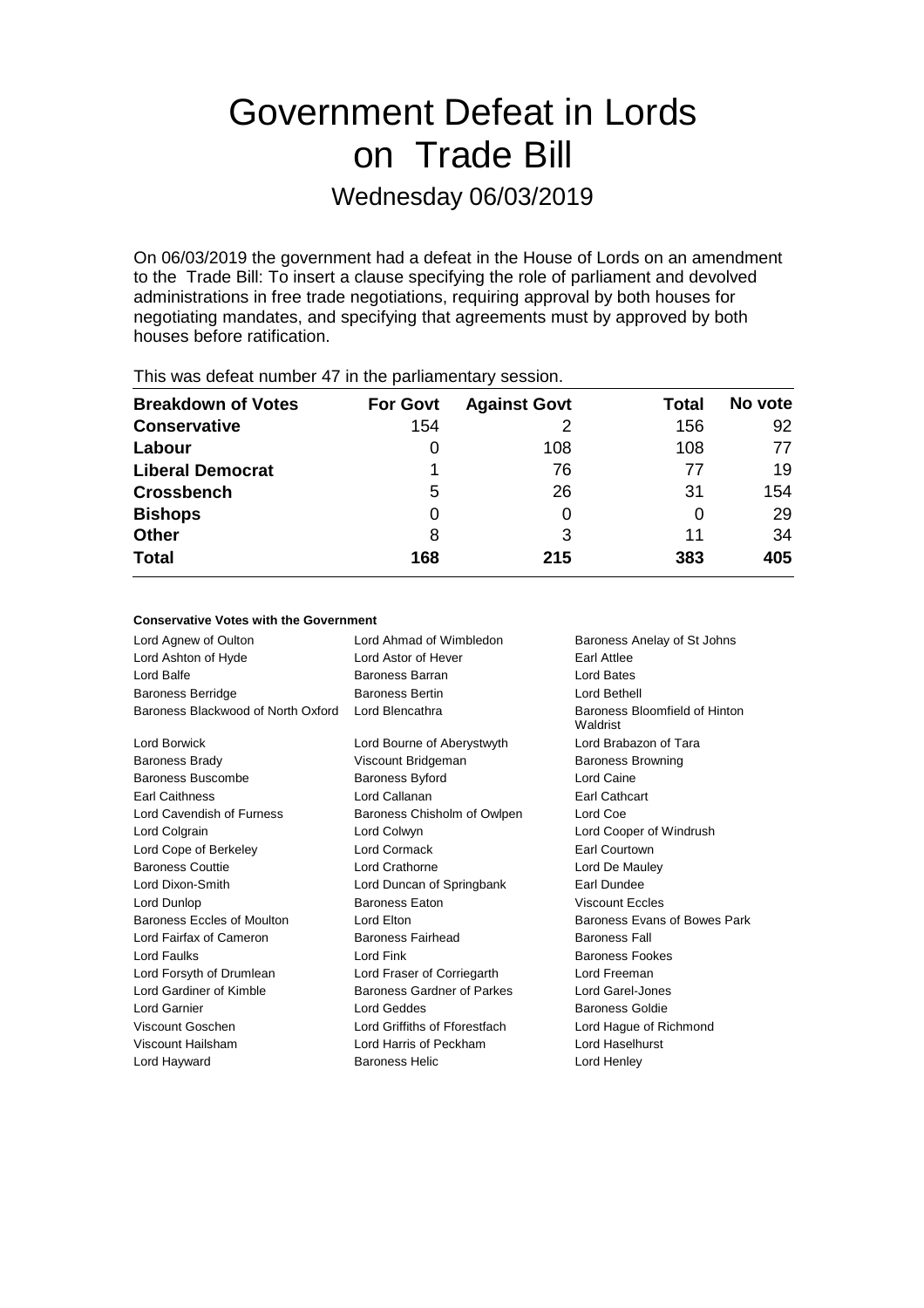Lord Holmes of Richmond Baroness Hooper Controller Lord Horam Lord Howard of Rising Lord Howard of Lympne Lord Howell of Guildford Lord Hunt of Wirral Lord James of Blackheath Lord Kirkhope of Harrogate Lord Lamont of Lerwick Lord Lang of Monkton Lord Lansley Lord Leigh of Hurley **Lord Lilley** Lord Lilley **Earl Lindsay** Lord Lingfield Earl Liverpool Lord Lucas Lord Lupton Lord MacGregor of Pulham Market Lord Mackay of Clashfern Lord Magan of Castletown **Baroness Manzoor Baroness Manzoor** Lord Marlesford Lord McInnes of Kilwinning Baroness Meyer Baroness Mone Duke of Montrose Lord Naseby Lord Nash Baroness Neville-Rolfe **Baroness Nicholson of Winterbourne** Baroness Noakes Lord Norton of Louth **Lord O'Shaughnessy** Baroness O'Cathain Lord Palumbo **Baroness Pidding Lord Polak** Lord Polak Lord Popat Lord Porter of Spalding Lord Randall of Uxbridge Baroness Rawlings **Lord Reay Lord Reay Baroness Redfern** Lord Ribeiro Viscount Ridley Lord Risby Lord Robathan **Baroness Rock** Lord Ryder of Wensum Baroness Scott of Bybrook Baroness Seccombe Lord Selkirk of Douglas Baroness Shackleton of Belgravia Lord Sherbourne of Didsbury Lord Shinkwin Lord Smith of Hindhead Baroness Stedman-Scott Baroness Stroud Baroness Sugg **Lord Taylor of Holbeach** Lord Tebbit Lord Trefgarne Viscount Trenchard Lord True Baroness Vere of Norbiton Baroness Verma Lord Wakeham Lord Wasserman Lord Wei Baroness Wheatcroft Lord Whitby Baroness Wilcox Lord Willetts Baroness Williams of Trafford Baroness Wyld Lord Young of Cookham Viscount Younger of Leckie

Lord Hill of Oareford **Baroness Hodgson of Abinger** Lord Hodgson of Astley Abbotts

**Conservative Votes against the Government** Lord Deben **Lord Tugendhat** 

#### **Labour Votes with the Government**

## **Labour Votes against the Government**

Baroness Armstrong of Hill Top Baroness Bakewell **Baroness Lord Berkeley** Lord Bradley **Lord Bragg Lord Bragg Lord Brooke of Alverthorpe** Lord Brookman **Lord Browne of Ladyton** Baroness Bryan of Partick Lord Campbell-Savours Lord Carter of Coles Lord Cashman Baroness Chakrabarti Viscount Chandos Lord Collins of Highbury Baroness Corston Baroness Crawley Lord Cunningham of Felling Lord Davies of Oldham **Lord Davies of Stamford** Baroness Donaghy Lord Donoughue **Baroness Drake** Lord Dubs Lord Elder Lord Faulkner of Worcester Lord Foulkes of Cumnock Baroness Gale **Baroness Golding** Lord Giddens **Baroness Golding Baroness** Golding Lord Goldsmith Lord Grantchester Lord Hain Lord Harris of Haringey Lord Haskel Lord Haworth Baroness Hayter of Kentish Town Baroness Healy of Primrose Hill Baroness Henig Lord Hollick Lord Howarth of Newport Lord Hughes of Woodside Lord Hunt of Kings Heath **Lord Jones** Baroness Jones of Whitchurch Lord Judd Baroness Kennedy of Cradley Lord Kennedy of Southwark Baroness Kingsmill Baroness Kinnock of Holyhead Lord Kinnock Baroness Lawrence of Clarendon Lord Lea of Crondall Lord Lord Liddle Baroness Lister of Burtersett Lord Livermore Lord MacKenzie of Culkein Lord Mandelson Lord Maxton Lord McAvoy Baroness McDonagh Baroness McIntosh of Hudnall Lord McKenzie of Luton

Lord Anderson of Swansea **Baroness Andrews**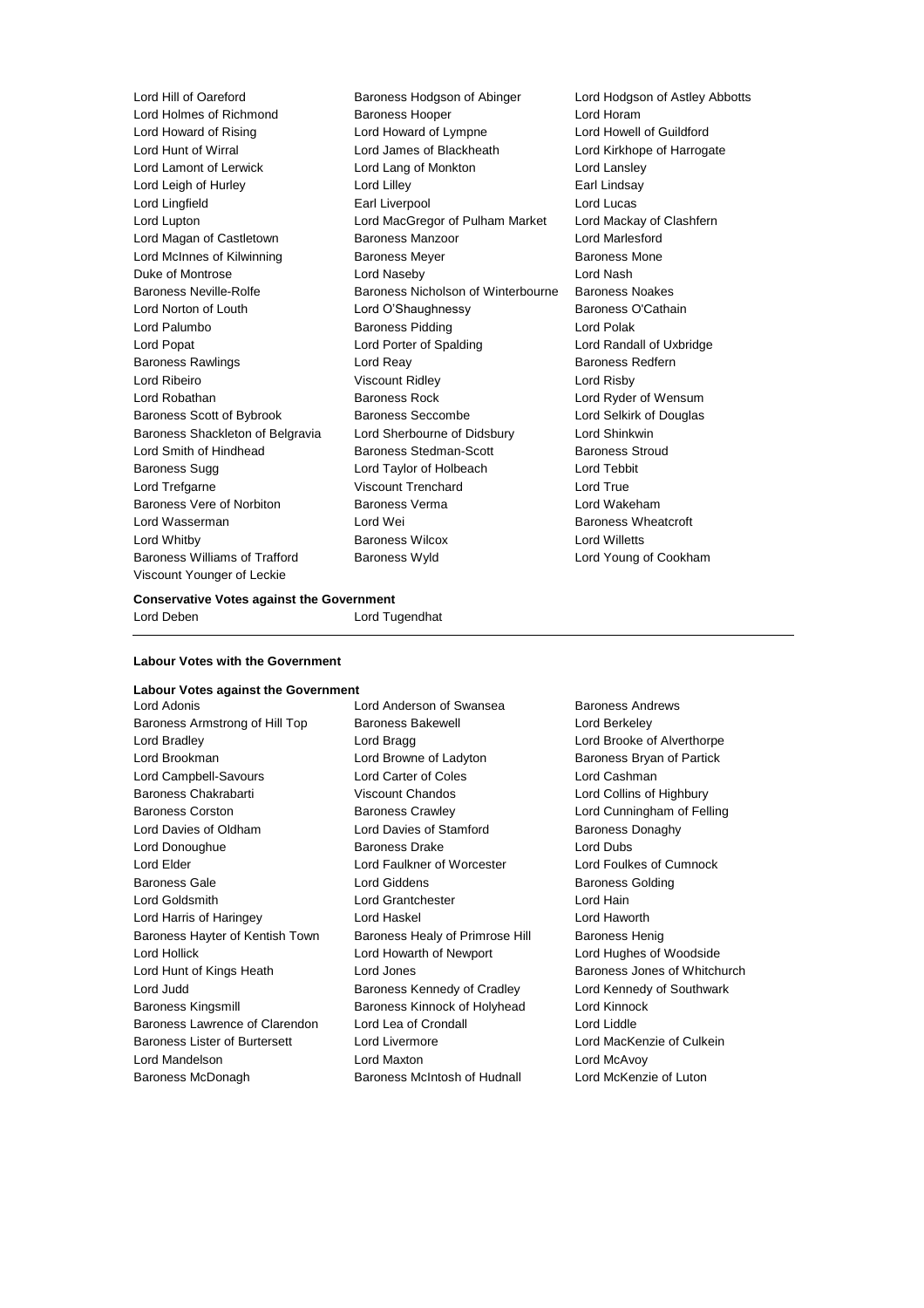| Lord Mendelsohn                 | Lord Monks                  |
|---------------------------------|-----------------------------|
| Lord Morris of Aberavon         | Lord Morris of Handsworth   |
| Lord O'Neill of Clackmannan     | Baroness Osamor             |
| <b>Lord Prescott</b>            | Lord Puttnam                |
| Lord Radice                     | <b>Baroness Rebuck</b>      |
| Lord Rooker                     | Lord Rowlands               |
| <b>Baroness Sherlock</b>        | Viscount Simon              |
| Lord Soley                      | Lord Stevenson of Balmacara |
| Baroness Symons of Vernham Dean | Baroness Taylor of Bolton   |
| Lord Tomlinson                  | Lord Touhig                 |
| Lord Tunnicliffe                | Lord Turnberg               |
| <b>Baroness Wheeler</b>         | <b>Baroness Whitaker</b>    |
| Lord Wills                      | Lord Winston                |
| Lord Young of Norwood Green     | Baroness Young of Old Scone |
|                                 |                             |

#### **Liberal Democrat Votes with the Government** Baroness Falkner of Margravine

### **Liberal Democrat Votes against the Government**

| <b>Baroness Barker</b>              | L |
|-------------------------------------|---|
| Baroness Bonham-Carter of Yarnbury  | E |
| Lord Bruce of Bennachie             | L |
| Lord Chidgey                        | L |
| <b>Baroness Doocey</b>              | E |
| Lord Fox                            | E |
| Earl Glasgow                        | L |
| <b>Baroness Hamwee</b>              | E |
| Lord Hussain                        | E |
| <b>Baroness Jolly</b>               | Ĺ |
| Lord Lee of Trafford                | Ė |
| Baroness Miller of Chilthorne Domer | L |
| Lord Oates                          | L |
| <b>Baroness Parminter</b>           | E |
| Lord Razzall                        | L |
| Lord Roberts of Llandudno           |   |
| Lord Scriven                        | L |
| <b>Lord Shipley</b>                 | L |
| Lord Stephen                        | L |
| Lord Strasburger                    | L |
| Baroness Thomas of Winchester       | L |
| Lord Tope                           | E |
| Lord Vallance of Tummel             | L |
| Lord Wallace of Saltaire            | E |
| Lord Wrigglesworth                  |   |
|                                     |   |

Lord Beith **Barcher Lord Barcher Lord Barchers** Benjamin Baroness Bowles of Berkhamsted Baroness Brinton Lord Burnett **Baroness Burt of Solihull** Lord Clement-Jones Lord Dholakia Baroness Featherstone **Lord Foster of Bath** Baroness Garden of Frognal Lord German Lord Goddard of Stockport **Baroness Grender** Baroness Harris of Richmond Baroness Humphreys Baroness Hussein-Ece Baroness Janke Lord Jones of Cheltenham Baroness Kramer aroness Maddock Lord McNally **Baroness Northover** Children Domer Domer Lord Newby Lord Paddick Lord Palmer of Childs Hill Baroness Pinnock Lord Purvis of Tweed Lord Redesdale **Lord Rennard** Lord Sharkey **Baroness** Sheehan Lord Shutt of Greetland Baroness Smith of Newnham Lord Stoneham of Droxford Lord Storey Lord Taverne **Lord Teverson** Lord Thomas of Gresford Baroness Thornhill Baroness Tyler of Enfield **Lord Tyler** Lord Verjee **Lord Wallace of Tankerness** Baroness Walmsley **Communist Constructs** Lord Willis of Knaresborough

Lord Addington Lord Alderdice Baroness Bakewell of Hardington Mandeville Lord Rodgers of Quarry Bank Baroness Scott of Needham Market

#### **Crossbench Votes with the Government**

| Lord Bew                                       | Lord Butler of Brockwell |  |  |  |
|------------------------------------------------|--------------------------|--|--|--|
| Lord Greenway                                  | Lord Mawson              |  |  |  |
| <b>Crossbench Votes against the Government</b> |                          |  |  |  |
| Lord Alton of Liverpool                        | Lord Anderson of Ipswich |  |  |  |
| <b>Baroness Bull</b>                           | Lord Curry of Kirkharle  |  |  |  |
| Baroness Grey-Thompson                         | Lord Hannay of Chiswick  |  |  |  |
| Lord Hennessy of Nympsfield                    | Lord Hope of Craighead   |  |  |  |
| Lord Kakkar                                    | Lord Kerr of Kinlochard  |  |  |  |
|                                                |                          |  |  |  |

Viscount Craigavon

Lord Bilimoria Baroness Finlay of Llandaff Baroness Hayman Baroness Howe of Idlicote Lord Kerslake